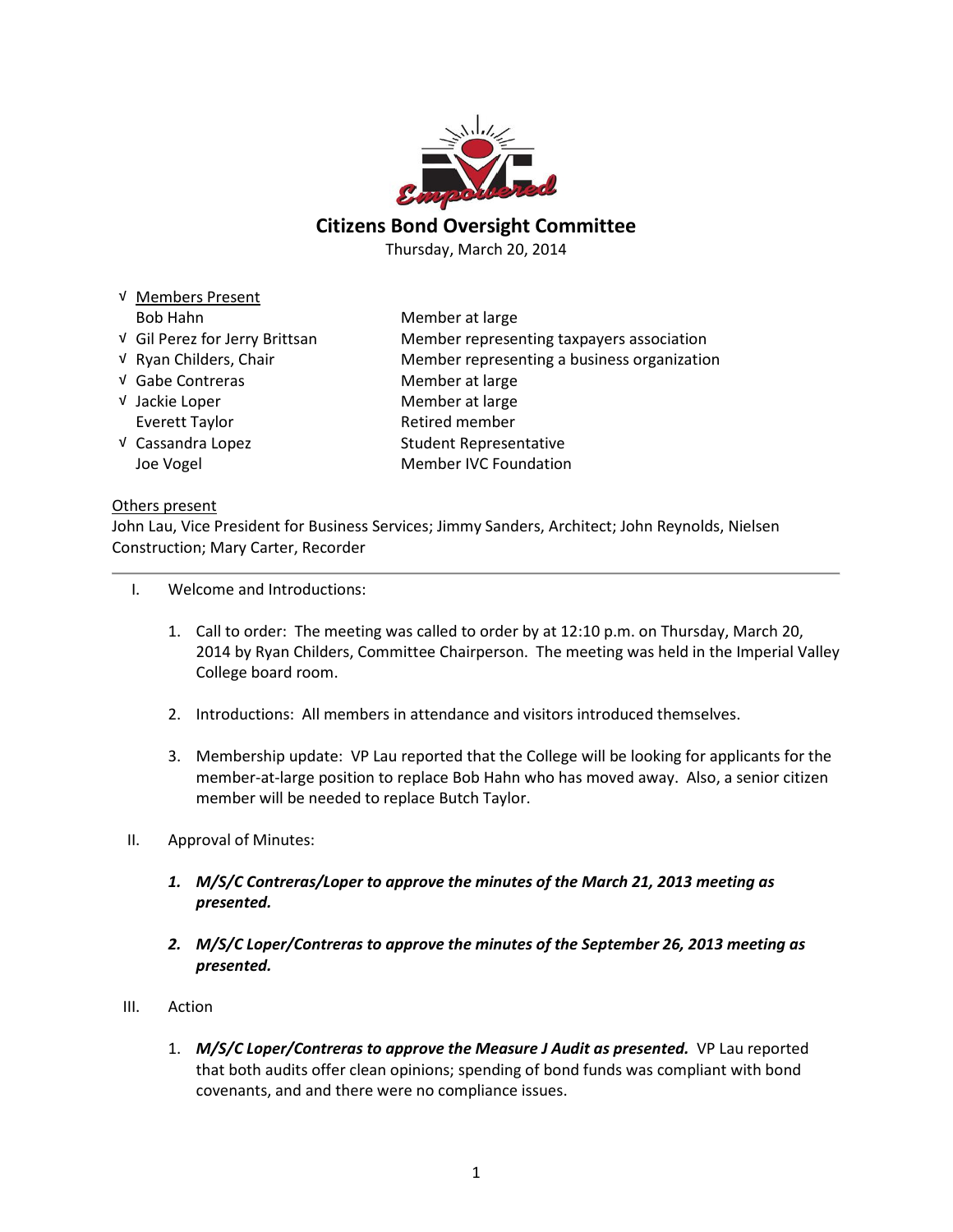## 2. M/S/C Loper/Contreras to approve the Measure L Audit as presented.

3. M/S/C Loper/Lopez to approve the Annual Report. VP Lau reported that the construction program has been trouble free, time lines have been met, and there are no budget overruns and few change orders. The college has a good construction team and projects have employed local tradespeople, which helped the local economy.

## IV. Information/Discussion

- a. Expenditure Report: The expenditure reports for Measure J and Measure L was distributed and reviewed by the committee. VP Lau reported that there is currently \$2.8 million cash in the County Treasure from Measure J and \$1.77 million remaining in Measure L.
- b. Sale of Bonds: VP Lau reported on the sale of \$16.5 million in bonds which closed yesterday. The bond sale was to pay off the BANs (bond anticipation notes) which were due in August 2014. The College is replacing short term debt with long term bonds (30 years). The sale will save the college a considerable amount in interest. While the college raised the tax rate .50 a month (\$6 year per \$100,000 of assessed valuation), the college was able to save approximately \$100 million in interest over the life of the bonds. The college obtained a payback ration of 2.2:1, which under the 4:1 maximum ratio allowed by AB182. The average interest rate on the bonds is 4.75%.

The college will not raise tax rates again, rather it will wait for property values to increase. The college still has authorization for \$54 million in bonds. It is anticipated that the next sale would be at least four years out. The only reason to sell bonds sooner would be to obtain matching funds if the State were to fund the 200, 300, and 800 building modernization project which requires a 40% match from the college on a \$12 million project.

- c. Update on Projects:
	- Wastewater ponds: VP Lau reported that the evaporative ponds for the wastewater plant have just come on-line. The college has been very pro-active with this project in order to avoid fines for off-site discharge of wastewater. The college worked with the Regional Water Board in order to find a cost effective method of dealing with its wastewater. In addition, the project will cut the college's operational costs. Eventually, the college will tie into the City of Imperial's water system when housing development is closer to the college, and the costs come down.
	- Jimmy Sanders, Architect, reported on the Career Technical Education Facility (buildings 3100 and 3200) which will be completed in April 2014, with a ribbon cutting scheduled for May 1, 2014. Classes will be held in the facility starting Fall 2014. The 3100 building will house the POST academy, Fire Academy, and EMS. The 3200 building will house the construction trades (welding, renewable energy, carpentry, electrical and HVAC). The 3200 labs are designed for flexibility to meet future instructional needs.